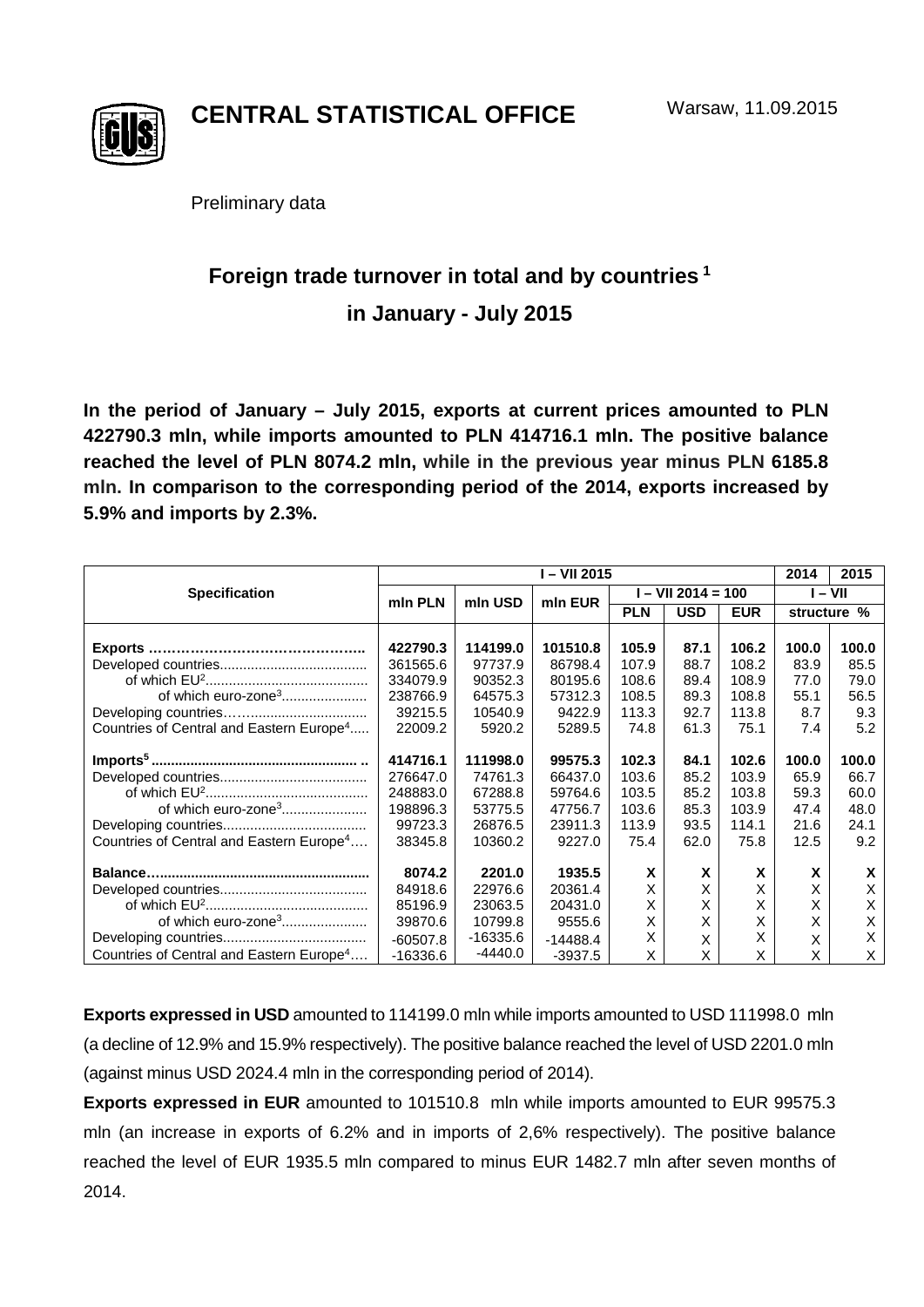## **Foreign trade turnover by major countries**

|                                       | $I - VII 2015$ |         |                 |       |                      |            | 2014<br>2015 |             |  |  |
|---------------------------------------|----------------|---------|-----------------|-------|----------------------|------------|--------------|-------------|--|--|
|                                       |                |         |                 |       | $I - VII 2014 = 100$ |            |              | $I - VII$   |  |  |
| Specification                         | mln PLN        | mln USD | mln EUR         | PLN   | <b>USD</b>           | <b>EUR</b> |              | structure % |  |  |
| <b>EXPORTS</b>                        |                |         |                 |       |                      |            |              |             |  |  |
| 1. Germany                            | 112701.2       | 30488.4 | 27048.2         | 108.2 | 89.1                 | 108.5      | 26.1         | 26.7        |  |  |
| 2. United<br>Kingdom<br>              | 28167.6        | 7619.8  | 6763.6          | 111.1 | 91.4                 | 111.4      | 6.4          | 6.7         |  |  |
| 3. Czech<br>Republic                  | 27642.4        | 7481.2  | 6633.3          | 111.1 | 91.5                 | 111.3      | 6.2          | 6.5         |  |  |
| 4.<br>France                          | 24020.4        | 6497.4  | 5764.8          | 105.6 | 87.0                 | 105.9      | 5.7          | 5.7         |  |  |
| 5.<br>Italy                           | 20991.0        | 5672.7  | 5043.8          | 112.1 | 92.2                 | 112.5      | 4.7          | 5.0         |  |  |
| 6.<br>Netherlands                     | 19041.7        | 5147.0  | 4571.4          | 118.2 | 97.2                 | 118.5      | 4.0          | 4.5         |  |  |
| 7.<br>Russia<br>8.                    | 12252.2        | 3298.4  | 2943.3          | 70.8  | 58.0                 | 71.0       | 4.3          | 2.9         |  |  |
| Sweden<br>9.                          | 11337.1        | 3062.0  | 2723.4          | 100.9 | 83.0                 | 101.3      | 2.8          | 2.7         |  |  |
| Spain<br>10.                          | 11335.9        | 3067.0  | 2717.6          | 116.4 | 95.8                 | 116.6      | 2.4          | 2.7         |  |  |
| Hungary                               | 11130.2        | 3011.1  | 2671.2          | 107.2 | 88.3                 | 107.5      | 2.6          | 2.6         |  |  |
|                                       |                |         | <b>IMPORTS5</b> |       |                      |            |              |             |  |  |
| 1.<br>Germany<br>2.                   | 94378.1        | 25525.7 | 22654.7         | 106.6 | 87.7                 | 106.8      | 21.8         | 22.8        |  |  |
| China<br>3.                           | 46286.3        | 12479.6 | 11093.9         | 116.5 | 95.6                 | 116.7      | 9.8          | 11.2        |  |  |
| Russia<br>4.                          | 32713.5        | 8845.4  | 7872.9          | 73.7  | 60.7                 | 74.1       | 11.0         | 7.9         |  |  |
| Italy<br>5.                           | 22421.9        | 6059.3  | 5386.4          | 97.2  | 80.0                 | 97.6       | 5.7          | 5.4         |  |  |
| France<br>6.                          | 16374.8        | 4423.8  | 3929.1          | 103.1 | 84.8                 | 103.3      | 3.9          | 3.9         |  |  |
| Netherlands<br>7. Czech               | 15494.4        | 4186.3  | 3725.1          | 101.2 | 83.2                 | 101.6      | 3.8          | 3.7         |  |  |
| Republic.<br><br>8. United            | 14553.3        | 3932.8  | 3496.1          | 103.0 | 84.7                 | 103.4      | 3.5          | 3.5         |  |  |
| <b>States</b><br>9. United<br>Kingdom | 11238.4        | 3023.4  | 2700.3          | 116.1 | 95.1                 | 116.6      | 2.4          | 2.7         |  |  |
|                                       | 10733.4        | 2903.4  | 2576.2          | 100.6 | 82.8                 | 100.8      | 2.5          | 2.6         |  |  |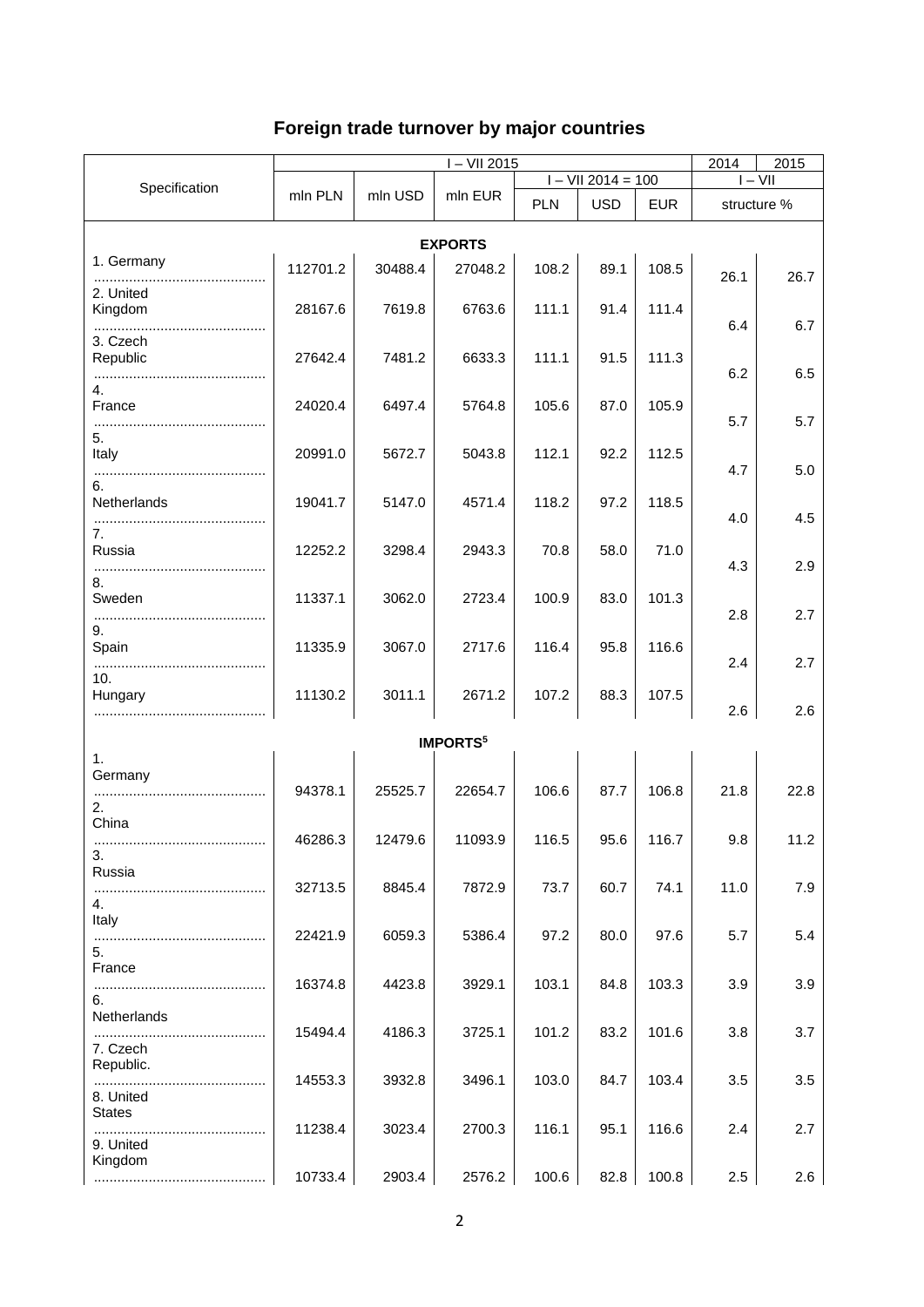| $\overline{16}$<br>ı v.<br><b>Belgium</b> |            |        |                      |       |            |             |         |         |
|-------------------------------------------|------------|--------|----------------------|-------|------------|-------------|---------|---------|
|                                           | 250.3<br>ັ | $\sim$ | 2461<br>-<br>27U<br> | 101.8 | 00<br>ου.ο | ∩∩ ו<br>uz. | <u></u> | <u></u> |

### Imports by country of consignment<sup>6</sup> in total and by groups of countries<sup>1</sup>

|                                                     |            | – VII 2015 |           |            |                    |                        |             |       |  |
|-----------------------------------------------------|------------|------------|-----------|------------|--------------------|------------------------|-------------|-------|--|
| Specification                                       | mln PLN    | mln USD    | mln EUR   |            | $-$ VII 2014 = 100 | $-$ VII                |             |       |  |
|                                                     |            |            |           | <b>PLN</b> | <b>USD</b>         | <b>EUR</b>             | structure % |       |  |
|                                                     |            |            |           |            |                    |                        |             |       |  |
|                                                     | 414716.1   | 111998.0   | 99575.3   | 102.3      | 84.1               | 102.6                  | 100.0       | 100.0 |  |
|                                                     | 312406.3   | 84442.8    | 75003.2   | 103.6      | 85.3               | 103.9                  | 74.4        | 75.3  |  |
|                                                     | 292238.6   | 79021.2    | 70161.9   | 103.4      | 85.1               | 103.7                  | 69.7        | 70.5  |  |
| of which euro-zone <sup>3</sup>                     | 237102.0   | 64113.6    | 56918.5   | 103.4      | 85.1               | 103.7                  | 56.6        | 57.2  |  |
|                                                     | 62812.9    | 16884.2    | 15069.6   | 121.5      | 99.4               | 121.8                  | 12.7        | 15.2  |  |
| Countries of Central and Easter Europe <sup>4</sup> | 39496.9    | 10671.0    | 9502.5    | 75.6       | 62.2               | 76.0                   | 12.9        | 9.5   |  |
|                                                     |            |            |           |            |                    |                        |             |       |  |
|                                                     | 8074.2     | 2201.0     | 1935.5    | X          | X                  | v<br>$\bm{\lambda}$    | x           | x     |  |
|                                                     | 49159.3    | 13295.1    | 11795.2   | X          | X                  | $\checkmark$<br>$\sim$ | v<br>⋏      | x     |  |
|                                                     | 41841.3    | 11331.1    | 10033.7   | X          | X                  | Χ                      | X           | X     |  |
| of which euro-zone <sup>3</sup>                     | 1664.9     | 461.7      | 393.8     | X          | X                  | X                      | X           | x     |  |
|                                                     | $-23597.4$ | -6343.3    | -5646.7   | Х          | X                  | v                      | v<br>∧      | x     |  |
| Countries of Central and Easter Europe <sup>4</sup> | $-17487.7$ | -4750.8    | $-4213.0$ | x          | X                  |                        | $\check{ }$ | X     |  |

### **Imports by major countries by country of consignment6**

|                   |                    |         | 2014       | 2015       |                    |             |      |      |
|-------------------|--------------------|---------|------------|------------|--------------------|-------------|------|------|
| Specification     | mln PLN<br>mln USD |         |            |            | l – VII 2014 = 100 | $-$ VII     |      |      |
|                   |                    | mln EUR | <b>PLN</b> | <b>USD</b> | <b>EUR</b>         | structure % |      |      |
|                   |                    |         |            |            |                    |             |      |      |
| 1. Germany        | 113886.0           | 30805.9 | 27328.9    | 105.2      | 86.6               | 105.4       | 26.7 | 27.5 |
| 2. Russia         | 33763.5            | 9129.4  | 8123.8     | 74.3       | 61.2               | 74.7        | 11.2 | 8.1  |
|                   | 27824.8            | 7483.2  | 6672.9     | 127.9      | 104.7              | 128.1       | 5.4  | 6.7  |
| 4. Netherlands    | 23699.2            | 6403.7  | 5694.6     | 103.6      | 85.2               | 104.0       | 5.6  | 5.7  |
|                   | 22098.5            | 5971.9  | 5308.4     | 98.7       | 81.2               | 99.0        | 5.5  | 5.3  |
|                   | 17914.4            | 4842.3  | 4298.9     | 104.9      | 86.3               | 105.2       | 4.2  | 4.3  |
| 7. Czech Republic | 16449.0            | 4446.4  | 3948.8     | 103.6      | 85.2               | 103.8       | 3.9  | 4.0  |
| 8. Belgium        | 13948.6            | 3772.2  | 3350.5     | 101.8      | 83.8               | 102.1       | 3.4  | 3.4  |
| 9. United Kingdom | 11492.6            | 3108.9  | 2758.1     | 105.0      | 86.5               | 105.2       | 2.7  | 2.8  |
| 10. Slovakia      | 10616.5            | 2870.8  | 2547.1     | 99.4       | 81.8               | 99.6        | 2.6  | 2.6  |
|                   |                    |         |            |            |                    |             |      |      |
| 14. United States | 7479.3             | 2008.8  | 1795.5     | 114.2      | 93.3               | 114.6       | 1.6  | 1.8  |

#### <sup>1</sup> *Collection of data on foreign trade turnover is open. Data published formerly is updated according to new customs documentation and INTRASTAT declarations.*

*2 Trade turnover with EU countries covers: Austria, Belgium, Bulgaria, Croatia, Czech Republic, Cyprus, Denmark, Estonia, Finland, France, Germany, Greece, Hungary, Ireland, Italy, Lithuania, Luxembourg, Latvia, Malta, Netherlands, Portugal, Romania, Slovakia, Slovenia, Spain, Sweden and United Kingdom.*